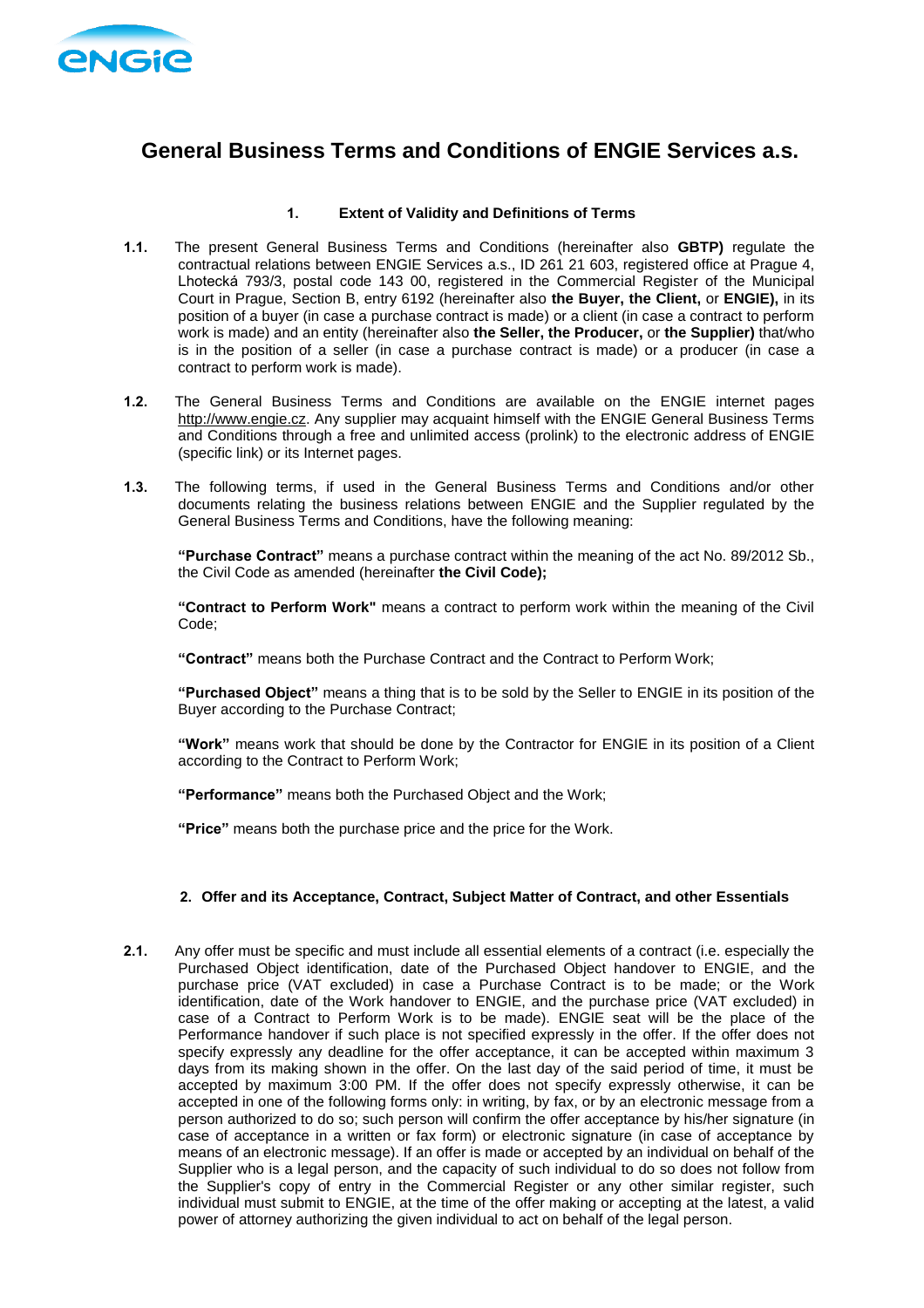The Contract will be made in the moment of the delivery of the offer acceptance by one contracting party to the other. In case the offer is not accepted in any of the forms specified above or in a form specified in the offer by the deadline following from the offer or from the General Business Terms and Conditions, no Contract will be made. ENGIE may withdraw its offer fully or partially at any time before the delivery of the Supplier's notification that he accepts the ENGIE's offer. ENGIE is obliged to inform the Supplier immediately about the offer recall. The Supplier's answer defining the content of the proposed Contract using different words is not considered to be the acceptance of the ENGIE's offer. No ENGIE offer may be accepted with an amendment or deviation made by the Supplier.

- **2.2.** The Contract can be also be made at a personal meeting of the contracting parties. In such case, the Contract will be made in the moment of its signing by both contracting parties.
- **2.3.** The Performance is specified exactly by an offer or a written contract mutually confirmed and approved (accepted) by the parties, by other documents (if such documents have been drawn and handed over with the offer or the written contract), and by the provisions of the General Business Terms and Conditions. The Supplier undertakes to hand over to ENGIE the subject matter of the Performance complying fully with the Contract, documents and ENGIE express or implied requirements resulting from the ENGIE needs or the nature of the Performance. The Supplier undertakes to ensure at his own expense everything he needs for proper performance of all his duties according to the Contract. ENGIE's unilateral change of any requirement relating the Performance is allowed till the Performance takeover by ENGIE.
- **2.4.** The Performance takeover from the Supplier, its payment by ENGIE, or any other ENGIE acts do not mean an approval of the Supplier's business terms or forms.
- **2.5.** The Supplier undertakes to notify ENGIE in writing of any inappropriate instructions shown in the offer with respect to the Performance, contract, document, or requirements given or provided by ENGIE to the Supplier. He shall do that immediately after the receipt such documents.
- **2.6.** The Supplier and ENGIE are obliged to provide necessary mutual cooperation required for proper performance of duties according to the Contract, and to keep required contact with each other. The Supplier and ENGIE are obliged to appoint persons who will ensure mutual contacts and cooperation and solve the matters issuing from the performance of duties according to the Contract or from such duties checking. If such person is changed or unable to ensure the contact and mutual cooperation and to solve the matters issuing from the performance of the Contract, the Supplier or ENGIE are obliged to appoint immediately another person who will ensure mutual contacts and cooperation and solve the matters issuing from the performance of the Contract, and to notify the other contracting party of such change. Mutual contacts between the Supplier and ENGIE will occur in person; in case of need, it may also occur in a written or electronic form. The Supplier and ENGIE undertake, upon request of anyone of them, to draw a written record about the mutual contact, handed- over documents or other facts. Such record will be signed by the negotiating persons.

#### **3. Date of Performance Handover**

- **3.1.** The Supplier is obliged to hand over the Performance properly and in the agreed time to ENGIE or to a person appointed by ENGIE, at the place of the Performance handover and under the conditions specified in the Contract or resulting from the General Business Terms and Conditions. If the Supplier is to hand over the Performance at more different places or in parts on the basis of a binding schedule of the Performance handover, the Supplier is obliged to hand over to ENGIE or a person appointed by ENGIE the given part of the Performance properly and in time according to the binding schedule of the Performance handover, at the place of handover of such part of the Performance, and under the conditions specified in the binding schedule or in the Contract, or resulting from the General Business Terms and Conditions.
- **3.2.** If there is an imminent risk of the Supplier's delay with fulfilment of his duties towards ENGIE (even if the date of the Performance handover is not endangered immediately), the Supplier is obliged to notify ENGIE of it without any undue delay, to specify the reasons of delay, its expected duration and influence of the delay on meeting the Supplier' duties, and to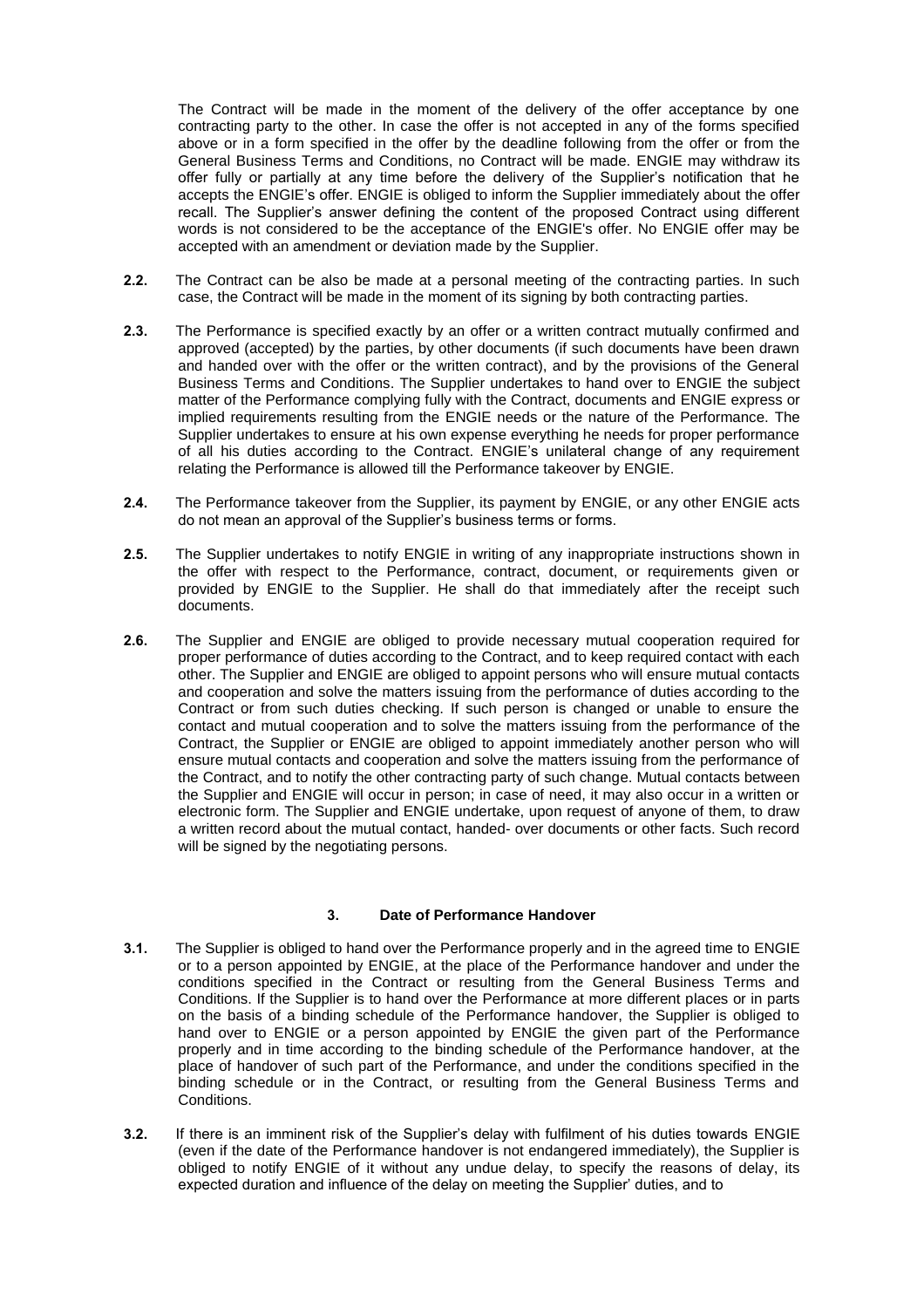ask ENGIE for instructions how to proceed. In such case, ENGIE may withdraw from the contract; however, it is obliged to notify the Supplier of it immediately.

- **3.3.** The Supplier is obliged (unless any other date follows from his duties) to hand over to ENGIE, on the day of the Performance handover at the latest, all declarations of conformity according to the act No. 22/1997 Sb., on technical requirements made on products and on changes and amendments of some acts, as amended (hereinafter the **Act on Technical Requirements Made on Products)** and other legal regulations, certificates of the Performance origin, all bills of delivery, warranty certificates and safety sheets, attestations, technical documents, accompanying technical documentation and drawings, operation manuals, installation diagrams including all connections and necessary construction adjustments, processing instructions, warehousing or operation rules, maintenance rules, warnings of dangerous properties of the Performance and instructions relating the safety measures, or any other documents required by ENGIE, in the form determined by ENGIE, in accordance with the valid technical and legal regulations binding for both contracting parties. Unless ENGIE requires some other data to be specified in the bill of delivery, the bill of delivery must show at least the date, Supplier's and ENGIE's trade names, their registered offices and identification numbers, the order or contract identification, accurate identification of the Performance, its production or other numbers, identification data of individuals who signed the bill of delivery. If the Performance is to be handed over gradually or in parts, it must be shown in the bill of delivery. Unless the order shows otherwise, or unless ENGIE asks for handover of documents in other languages as well, all documents will be in the Czech language. The Supplier is obliged to ensure all documents and hand them over to ENGIE at the Supplier's own expense. If the Performance or its part comes from abroad, the Supplier is obliged to notify ENGIE of it and to meet all legal, formal, financial, or other duties resulting from such fact so as ENGIE did not suffer any expenses and could use the Performance without limitations at any place and at any time immediately after its handover.
- **3.4.** If the Supplier is in delay with the Performance handover due to an extraordinary and impassable obstacle which has occurred independently on the Supplier's will and which prevents him performance of his duties, the Supplier may ask for extension of the date of the Performance handover; however, the extension may not exceed the period for which the Supplier was not able to meet the original date of Performance handover. If any such obstacle arises, the Supplier is obliged to notify ENGIE in writing of reasons preventing him from proper and timely fulfilment of his duties. At the same time, the Supplier is obliged to take all measures to overcome the said reasons. Should the Supplier fail to meet the said duties, his right to claim such obstacle and ask for extension of the term of the Performance handover will cease. Any obstacle arising due to the Supplier's personal circumstances, or arising during the period when the Supplier has already been in delay with fulfilment of his agreed duties, and/or any obstacle that the Supplier was obliged to overcome according to the Contract will not discharge the Supplier from the duty to compensate the damage caused by the delay.
- **3.5.** ENGIE will not accept any change of the date of the Supplier's duty fulfilment if such change is caused by the Supplier or by a third person who participates in the Supplier's performance of duties of the Supplier's will.
- **3.6.** The Performance is considered duly handed over by the Supplier and taken over by ENGIE on the day on which ENGIE takes over the Performance, which will be certified by a record. ENGIE is not obliged to take over the Performance if the Performance shows any defects and deficiencies, even if such defects and deficiencies do not prevent the proper use of the Performance for the purpose for which the Performance was intended. ENGIE is not obliged to take over the Performance if it does not receive, together with the Performance at the latest, all documents relating the Performance, or if such documents are not original or complete, or if they show any other deficiencies. ENGIE is neither obliged to take over the Performance if it does not receive the agreed spare parts or other things together with the Performance, or if they show deficiencies.
- **3.7.** In case the Supplier is, in accordance with the Contract, obliged to perform the Performance assembly and/or put it into operation, train the operators, test the Performance, or fulfil any other similar duty relating the Performance, ENGIE will take over the Performance only after proper fulfilment of such duties by the Supplier. The Supplier is obliged to ensure proper fulfilment of such duties at his own expense and to prove properly the duties fulfilment to ENGIE.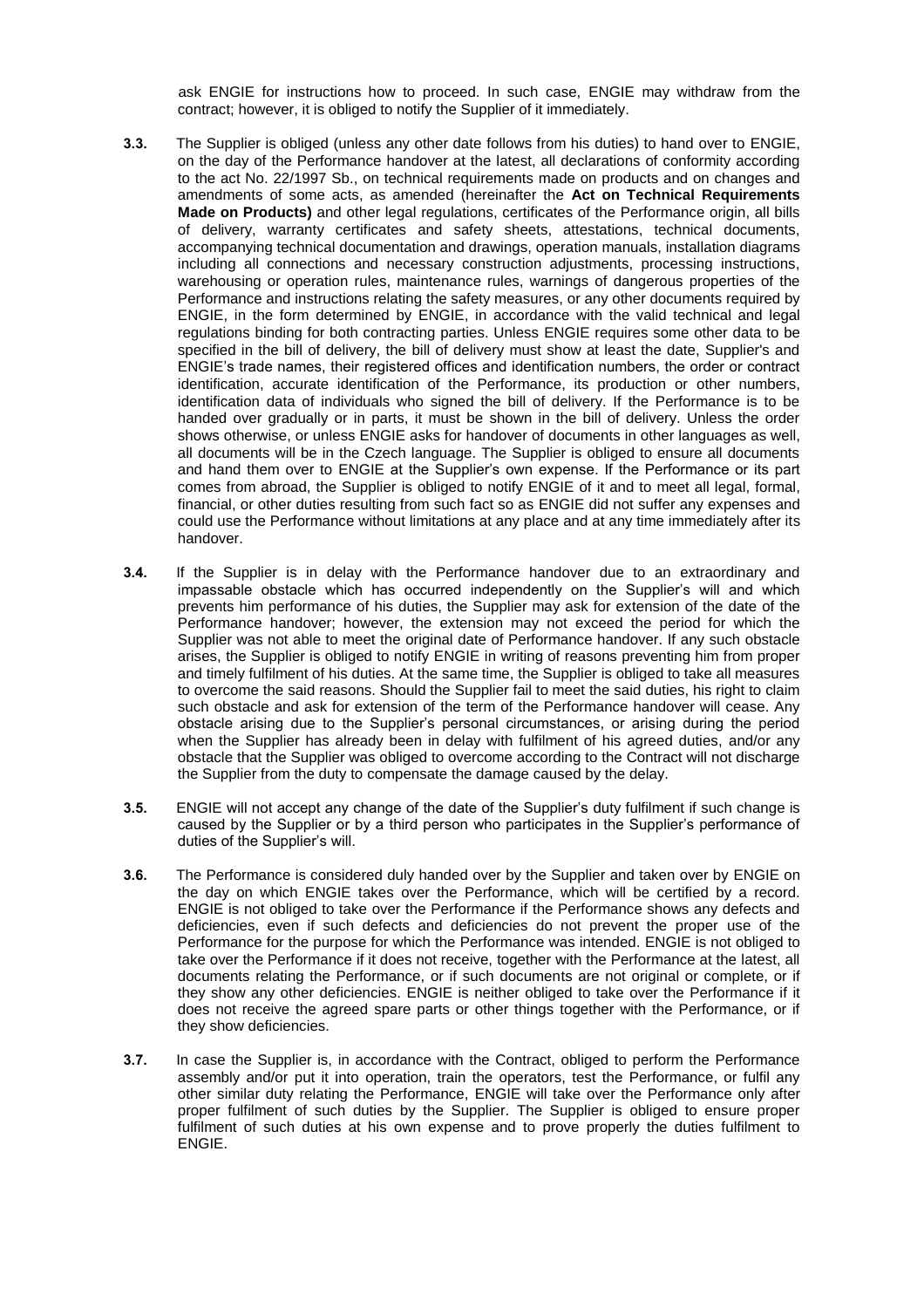- **3.8.** Should ENGIE take over the Performance even if it is not obliged to, the facts reasoning the refusal of the Performance takeover will be recorded and the contracting parties will agree a deadline by which such defects or deficiencies will be removed by the Supplier. However, such deadline will not be considered to be a change of the originally determined date of the Performance fulfilment by the Supplier. The originally determined date of the Performance handover by the Supplier will be binding for assessment of ENGIE's rights towards the Supplier resulting from the delay of the Performance handover.
- **3.9.** The Performance forms always a separate unit and will be handed over all at once, unless the contracting parties agree otherwise. A part of the Performance may be handed over only if such handover has been agreed in the Contract or if ENGIE agrees with it.
- **3.10.** The Supplier may hand over the Performance before the date of the Performance handover with ENGIE's approval only. In such case, however, the Supplier may settle the Performance price only after the lapse of the date of the Performance handover agreed in the Contract, on condition that all conditions authorizing the Supplier to settle have been met.
- **3.11.** Should the Performance takeover require ENGIE's cooperation, the Supplier is obliged to inform ENGIE sufficiently in advance what kind of cooperation is required by ENGIE to take over the Performance. Should the Supplier fail to do so, ENGIE will not be in delay with the Performance takeover until an appropriate period of time elapses from such information delivery to ENGIE by the Supplier.
- **3.12.** ENGIE may at any time require the Supplier to discontinue the fulfilment of his duties. In such case, the Supplier is obliged to discontinue his activities immediately until he receives an instruction to continue from ENGIE, or until the discontinuation period determined by ENGIE in its request for discontinuation elapses. The Supplier may not ask ENGIE for payment of any storage fee or any other expenses arising from the discontinuation for the first 15 days from the date of the discontinuation. Due to ENGIE's request for discontinuation, the dates of the Supplier's fulfilment of duties will be extended by the discontinuation period required by ENGIE.
- **3.13.** The Supplier is obliged to ensure that the persons who fulfil the Supplier's duties towards ENGIE at the place determined by ENGIE respect all measures, orders or prohibitions imposed by ENGIE or any person acting on the basis of ENGIE's instructions. These are mainly the duties to respect the internal safety regulations relating the stay at ENGIE's premises, to stay only in the defined premises, to prove one's identity upon request, to use clothes identifying the Supplier, and to fulfil other duties resulting for the Supplier from the General Business Terms and Conditions, the Contract, or legal regulations.

## **4. Price and Payment Conditions**

- **4.1.** The price is a fixed contractual price, VAT excluded.
- **4.2.** The price includes the full Performance, is final and valid for the whole period of the Contract duration, unless it is changed. The price may be increased or reduced only by means of an amendment to the Contract approved in writing by the contracting parties. The Supplier takes over and bears the danger of change of circumstances in accordance with the provision of section 1765 (2) of the Civil Code.
- **4.3.** The price will be settled on the basis of the Contract after the Supplier meets his duties to deliver the Performance and all things pertaining to it to ENGIE and to meet all other Supplier's duties.
- **4.4.** If the price depends on the weight, volume, length or other Performance properties, the price will be accounted according to the actual weight, volume, length or other Performance properties ascertained at the Performance takeover by ENGIE. No Performance may be supplied in lower than agreed weight, volume, length or other Performance properties, and no deviation is allowed.
- **4.5.** No inflation, changes of exchange rates, legislative changes or any other influences, except for the conditions specified in the General Business Terms and Conditions and/or in the Contract may influence the price increase.
- **4.6.** The price includes also all the Supplier's cost required for proper fulfilment of his duties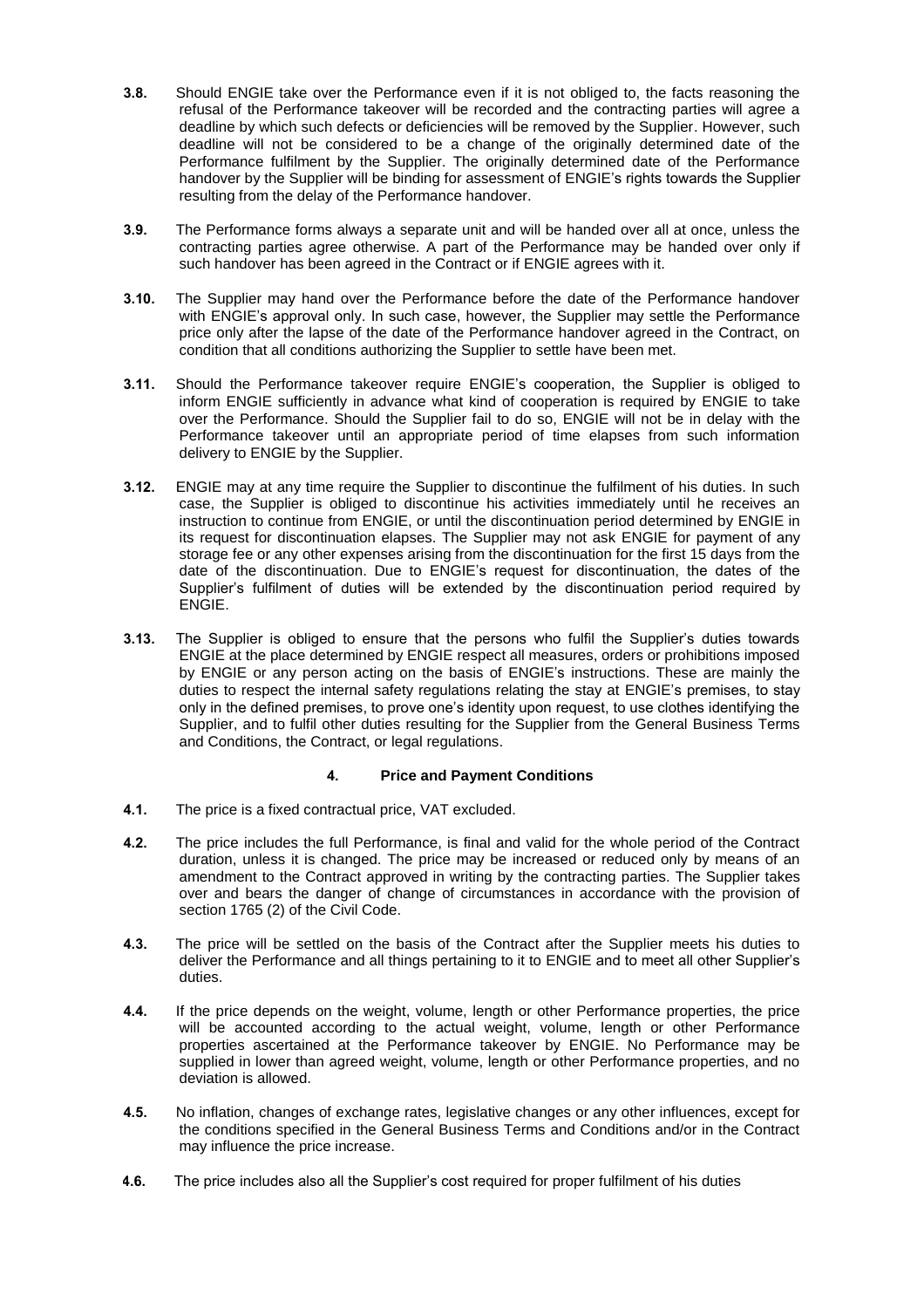according to the Contract, particularly all costs related to construction works, scaffolding, energies, transfers of material to the place of the work performance, safety devices, costs related to the occupational health and safety, fire safety, environment protection, cost of staff related to both the Supplier's employees and other persons used by the Supplier for his duties fulfilment, cost of transportation to the place of the Performance handover, insurance, packing, taxes (except for VAT), custom duties and other fees and charges, price of the documents, assembly, putting into operation, operators' training, testing, activities of the construction site managers and other qualified persons during the fulfilment of duties towards ENGIE, necessary expenses related to the official approval of the construction, or any other costs incurred by the Supplier that must be paid by the Supplier in relation with the Performance, its transportation, or other circumstances.

- **4.7.** The price will be paid to the Supplier on the basis of a tax document. Such document must always show all essentials and must be accompanied by all annexes required by the General Business Terms and Conditions and the act No. 235/2004 Sb., on the value added tax as amended (hereinafter the **VAT Act).** The payments will be performed in the currency specified in the Contract or in the offer.
- **4.8.** A bill of delivery certifying the Performance takeover confirmed by ENGIE in writing will always be attached to the tax document. The tax document will be sent to ENGIE in two counterparts within maximum 15 days from the Performance takeover.
- **4.9.** The tax documents are payable within the period of time agreed in the Contract, otherwise within sixty calendar days from the day of the invoice delivery to the Client's registered office and/or to another site specified in the Contract for invoices delivery. In the above given period of time, ENGIE is not obliged to pay the retained amount agreed in the Contract. The tax document is considered paid on the day on which the given amount is taken off the ENGIE account. ENGIE is not obliged to pay the tax document if it ascertains that the Performance or any other Supplier's duty towards ENGIE shows defects, was not fulfilled properly, or if ENGIE suffered damage or the damage is imminent due to the Supplier's activity (and/or failure to act). If such damage can be quantified, ENGIE may set off its claim for compensation for damage against the Supplier's claim resulting from the tax document, and is obliged to pay to the Supplier only the difference between the amount settled by the tax document and the set-off compensation for damage. ENGIE is obliged to inform the Supplier immediately about the reason and extent of the tax document non-payment. The Supplier is obliged to propose to ENGIE the way how to remove the defects or compensate the damage to ENGIE unless ENGIE has already set off the claim for the compensation for damage.
- **4.10.** A tax document must always show:
	- $-$  The contract (offer) number and name of the Performance and/or other data relating the Performance if ENGIE requires so at any time before the tax document issue;
	- The Supplier's account number. The Supplier must give a number of a bank account published in the way determined in the act No. 235/2004 Sb. on the value added tax;
	- Essentials determined by the act No. 235/2004 Sb. on the value added tax;
	- Information about the registration in the Commercial Register, including the case No.;
	- Day of the Performance takeover by ENGIE;
	- Maturity according to the General Business Terms and Conditions and/or the Contract;
	- Settled amount, itemized to the payment as such and VAT;
	- Stamp, signature.

If the price consists of several items, they must be accounted separately in the tax document by the Supplier.

- **4.11.** Should the tax document fail to include the essentials specified in the General Business Terms and Conditions and/or other data relating the Performance (in case ENGIE will require the Supplier to show such data on the tax document at any time before the tax document issue), ENGIE may return the document to the Supplier for correction and not to register such tax document in its system. In case a tax document will be returned, the reason for the return must be given. The maturity period will start to run from the beginning on the day of delivery of the corrected tax document to ENGIE.
- **4.12.** In case ENGIE pays an advance payment, it will be taken into account by the Supplier at the tax document issue and will be set off against the price. The Supplier may not consider such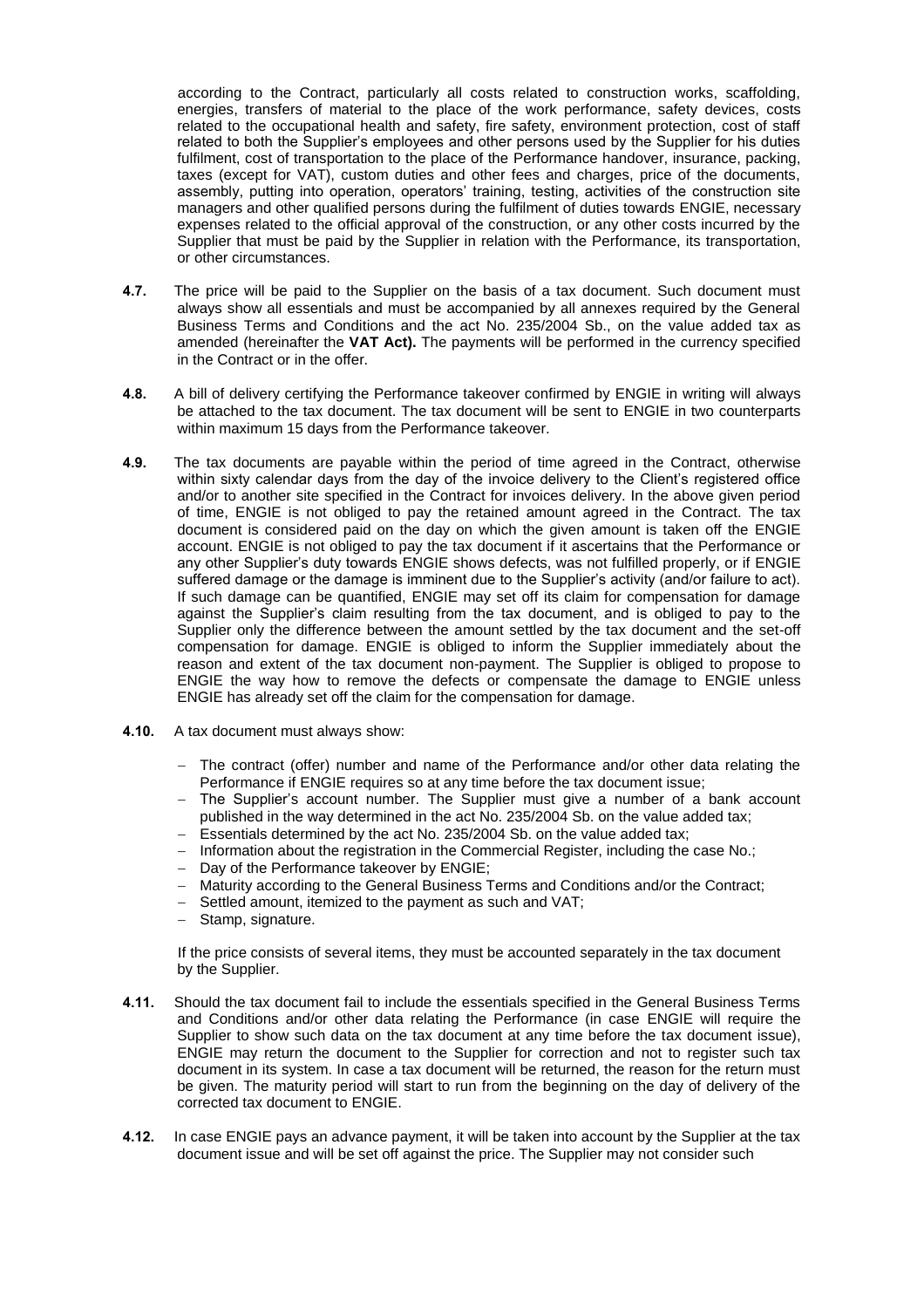advance payment to be some form of compensation; he may neither use it in any other way. Should ENGIE withdraw from the contract, the Supplier is obliged to return the whole advance payment immediately to ENGIE.

- **4.13.** Payment of any amount by ENGIE does not mean any acknowledgment of the obligation to pay the remaining amount or any acknowledgment that the Supplier has fulfilled properly his duties towards ENGIE. Payment of any amount by ENGIE does not relieve ENGIE from the right to require repayment of the paid amount or its part in case ENGIE becomes entitled to repayment of the paid amount or its part by the Supplier; the Supplier is obliged to repay such amount to ENGIE.
- **4.14.** Any Supplier's claim towards ENGIE may neither be assigned to any third part nor pledged in favour of a third person without a previous written consent of ENGIE. No other Supplier's right or duty may be assigned or transferred to a third person without a previous written consent of ENGIE.
- **4.15.** Should the Supplier be or become an unreliable tax payer within the meaning of the act No. 235/2004 Sb. on the value added tax, ENGIE may at its own discretion either pay the amount corresponding to the value added tax payable from the taxable Performance taken over by ENGIE from the Supplier not to the Supplier but to the bank account of the appropriate Supplier's tax administrator reserved for the value added tax payment and identify the payment as VAT payment under the Supplier's tax ID, or withhold the amount corresponding to the value added tax payable from the taxable Performance taken over by ENGIE from the Supplier until the tax administrator publishes, in a way allowing remote access, the fact that the Supplier is not a reliable payer.
- **4.16.** Should ENGIE ascertain that the Supplier has not paid his sub-suppliers' due and properly arisen claims for performance related to the fulfilment of the Supplier's obligations towards ENGIE, ENGIE may ask the Supplier to make an agreement with ENGIE according to which ENGIE could pay directly the claims of the Supplier's sub-suppliers. In such case, ENGIE would not be obliged to pay the amounts concerned to the Supplier. ENGIE may set off such payments against the next mature Supplier's claims. ENGIE will not be in delay with payment of its obligations towards the Supplier from the moment of the start of the Supplier's delay with payment of his obligations towards the above mentioned sub-suppliers till the moment of the obligations set-off in a way considered sufficient by ENGIE.

## **5. Supplier's Duties**

- **5.1.** The Supplier will pass the Performance to ENGIE's ownership free of any factual or legal defects. The Supplier is responsible for non-existence of such defects and for ensuring that no rights of third persons will be breached by his activities during the fulfilment of his duties towards ENGIE or as a result of such activities, and that no rights of third persons will be breached after the Supplier fulfils his duties.
- **5.2.** The Supplier is obliged to check at his own expense the Performance and its functionality corresponding to ENGIE's requirements and to record the result of such checking in the documents he will hand over to ENGIE at the time of the Performance handover. The Supplier is responsible for the accuracy and completeness of the data about the Performance and its functionality checking, even if the checking was performed by a third person. Should the Supplier fail to do so, or should the proper checking of the Performance be not evident, ENGIE is not obliged to take over the Performance. Should ENGIE take over the Performance even if the Supplier does not fulfil his duties, the Supplier is obliged to reimburse to ENGIE all expenses incurred by ENGIE in relation with the Performance and its functionality checking.
- **5.3.** Should ENGIE ask to be allowed to participate in the Performance and its functionality checking before the Performance takeover, the Supplier is obliged to invite ENGIE in a provable way to participate in the checking at least 5 days before the checking is performed. Should the Supplier fail to fulfil such duty, ENGIE may ask for the Performance checking in presence of ENGIE at the Supplier's expense.
- **5.4.** ENGIE has the right to perform a check of the Performance and its functionality before ENGIE takes over the Performance. Should the check prove that the Performance shows defects, the Supplier is obliged to reimburse to ENGIE the expenses incurred by ENGIE in relation with the check, including all potential costs of expert examination by an expert appointed by ENGIE.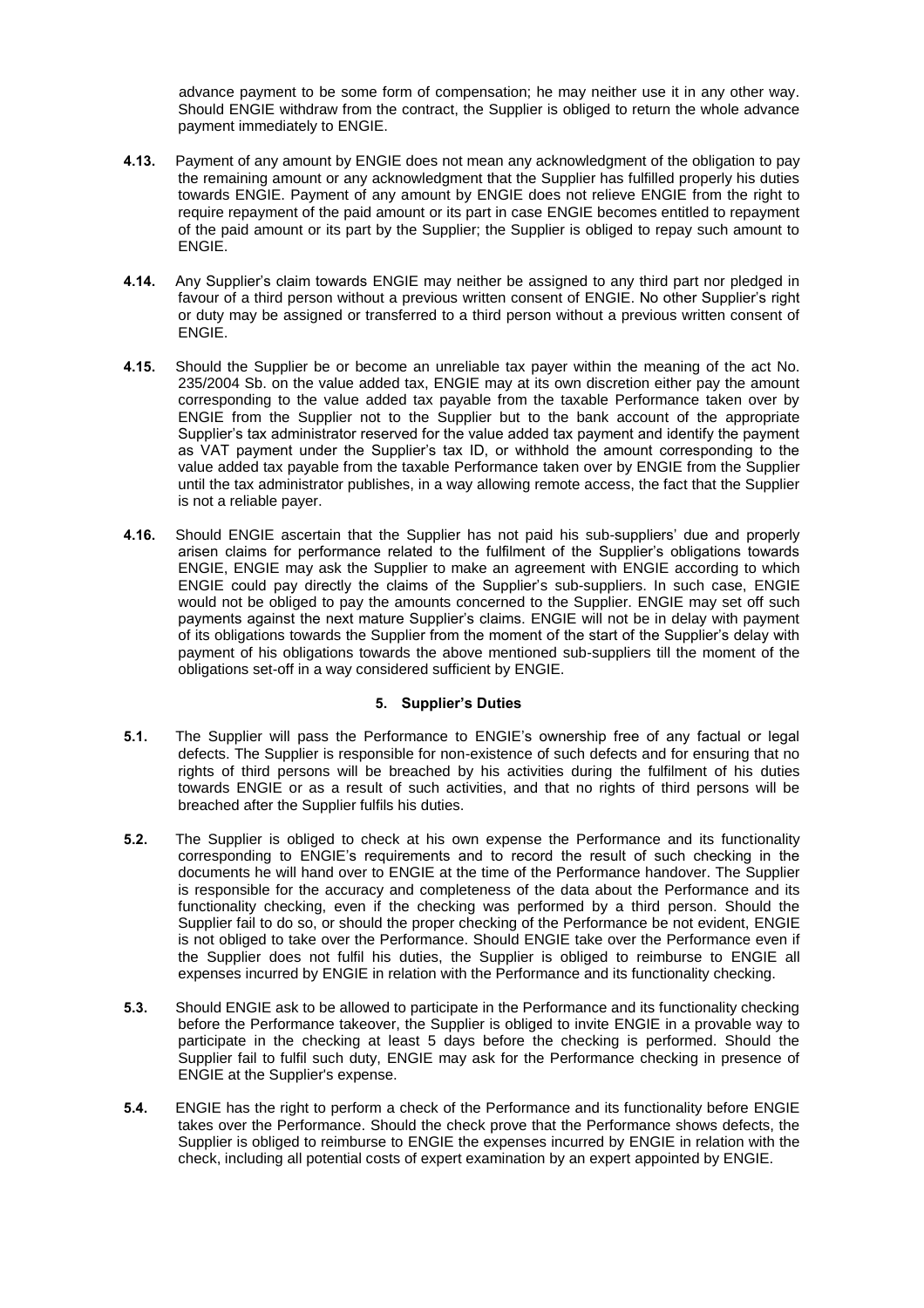- **5.5.** The Supplier will ask ENGIE at least 5 days before the planned date of the Performance handover to take over the Performance at the determined place and time (hour). The determined time must correspond to ENGIE's possibilities to take over the Performance.
- **5.6.** The Supplier may use a part of the Performance and/or the whole Performance for his presentation or promotion only under a previous written consent of ENGIE.
- **5.7.** The Supplier is obliged to allow ENGIE to check proper performance of duties by the Supplier; such check may be performed even by a third person authorized to do so.
- **5.8.** The Supplier is obliged to pack the Performance and to secure it properly for the purposes of transportation to the place of handover, taking account of the nature of the Performance and using a way minimizing any negative impacts on the environment; in doing so, the Supplier is obliged to secure maximum possible protection and preservation of the Performance during the transportation. In case any special caution is needed during the Performance unpacking or other handling, the Supplier is obliged to unpack the Performance or handle it free of charge, or to provide ENGIE sufficiently in advance before the date of the Performance handover with written instructions for unpacking or other handling the packed Performance. The price of the packing is included in the overall price. Should ENGIE ask so, the Supplier is obliged to ensure the Performance unpacking at the place of the Performance handover and the packing liquidation at the Supplier's expense.
- **5.9.** Should ENGIE ask so, the Supplier is obliged to prove to ENGIE that the Supplier has become an owner of the Performance, its parts or materials out of which the Performance is assembled or made, that the Supplier is an authorized user of the industrial or intellectual property rights required for the delivery of the Performance to ENGIE, and that the Supplier has paid all compulsory payments resulting from it. Should the Supplier fail to prove such facts within an appropriate period of time after the delivery of ENGIE's requirement, ENGIE may withdraw from the contract.
- **5.10.** Should ENGIE ask so, the Supplier is obliged to submit to ENGIE immediately a list of persons who cooperate with the Supplier at performance of the Supplier's duties towards ENGIE, or persons who have supplied the Supplier with important parts or materials used by the Supplier for the Performance assembly or making, or who have provided other services required by the Supplier for fulfilment of his duties towards ENGIE. ENGIE may require the Supplier to ensure the fulfilment of his duties by himself or by other third persons in case that the proper performance of the Supplier's duties with the aid of third persons chosen by the Supplier is endangered. In such case, the Supplier is obliged to ensure immediately the fulfilment of his duties by himself or by other third parties and to inform ENGIE about it. Should the Supplier fail to fulfil such duties within an appropriate period of time after the delivery of ENGIE's requirement, ENGIE may withdraw from the contract.
- **5.11.** The Supplier is obliged to fulfil properly his duties towards ENGIE regardless of whether he fulfils certain parts of his duties on his own, or with the aid of third persons.
- **5.12.** The Supplier undertakes to fulfil his duties through his employees who have appropriate qualification, who are trained properly by the Supplier in all safety risks relating the Performance implementation and the occupational health and safety, and who have appropriate authorizations to their activities performance. The Supplier undertakes to fulfil all his legal and contractual duties towards the employees, particularly not to breach the Labour Code No. 262/2006 Sb. (hereinafter the **Labour Code),** the Employment Act No. 435/2004 Sb. and the legal regulations regulating the occupational health and safety.
- **5.13.** The Supplier undertakes to maintain insurance of liability for damage caused to ENGIE and to show, upon ENGIE's request, the appropriate documents (insurance contract, insurance certificate etc.) evidencing the existence, extent and conditions of his insurance and proper fulfilment of his duties resulting from the insurance contract. Should the Supplier's insurance not correspond to the damage that could be caused to ENGIE by the Supplier, the Supplier is obliged to make, immediately after getting ENGIE's request, such insurance that will correspond to the damage imminent to ENGIE, and to submit to ENGIE the appropriate documents (insurance contract, insurance certificate etc.) relating such agreed insurance. Should the Supplier fail to fulfil such duties in an appropriate period of time, ENGIE may withdraw from the contract.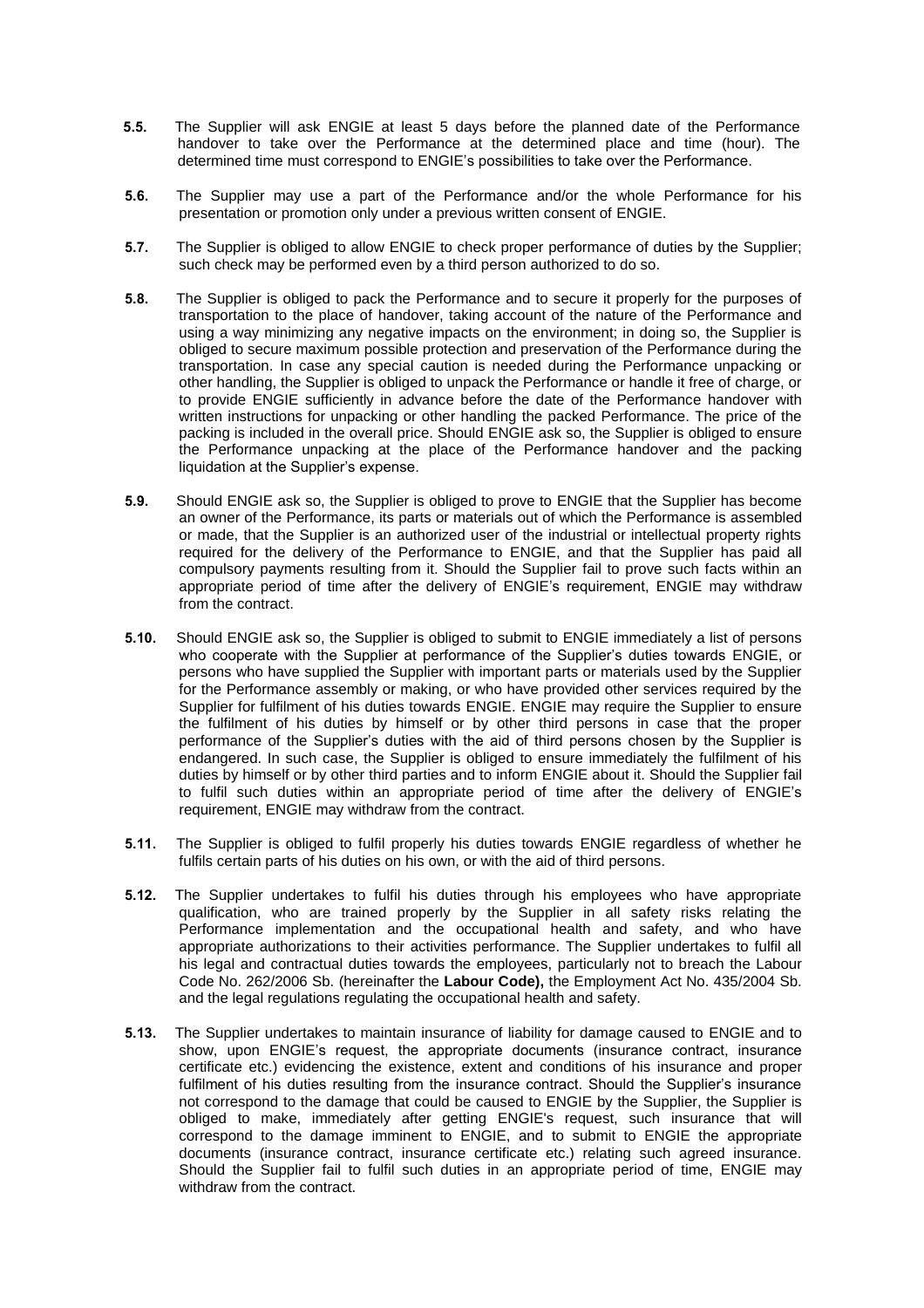- **5.14.** The Supplier undertakes to fulfil properly the duties resulting from the decisions of administrative authorities if such decisions were delivered to the Supplier and relate his duties towards ENGIE.
- **5.15.** Should the subject matter of Performance be a construction work, the Supplier as the work contractor shall especially:
	- Draw a construction site handover record with ENGIE in form of a construction site acceptance record. Such record must always be signed by the responsible representatives of both contracting parties;
	- $-$  Keep a building log for the whole period of the performance of work in the extent specified by the act No. 183/2006 Sb, on landscape planning and building order as amended (hereinafter the **Building Act),** and by the regulation of the Ministry for Local Development No. 499/2006 Sb., on documentation of constructions as amended (hereinafter the **Regulation on Documentation of Constructions).** Should ENGIE make any record in the building log, the Supplier is obliged to comment on it within three working days. Should the Supplier not comment on the record within the given period of time, it is assumed he agrees with it. The building log will be available to ENGIE without any restrictions for the whole period of the work performance and ENGIE may take the parts written all over off the building log continuously. The building log will be handed over to ENGIE in the moment of the work handover;
	- Ensure the required cooperation at the construction site for the whole period of the work performance, which means regular presence of the Supplier's employee authorized to act in matters relating the work performance and the occupational health and safety. The Supplier is obliged to notify the Client of the name of such person and/or of all potential changes.
	- Should any defects in the handed-over project documentation be found during the work performance, the Supplier will ensure an immediate removal of such defects of the project documentation so that such defects do not prevent the Supplier from terminating the work properly and in time. Any defects in the documentation will be notified immediately by the Supplier to ENGIE's representative authorized to deal with technical matters;
	- Ensure and guarantee the construction site manager's activity within the meaning of the Building Act and other legal regulations as amended. The Supplier is obliged to notify ENGIE of the Supplier's responsible employee who will work as the construction site manager on the day of the construction site handover at the latest and to put such person's name in the construction site acceptance record. The construction site manager is responsible for the professional implementation of the work. He shall particularly:
	- Manage the way and progress of the work implementation to ensure the occupational health and safety, proper installation and operation of the technical equipment, professional fitting of machines and equipment, the building log keeping etc.;
	- Bear responsibility for the conformity of the spatial position of the work with the documentation, for compliance of the work with the general technical requirements, valid standards and other technical regulations issued for the work implementation (especially the planning and construction permit);
	- Invite ENGIE in a provable form and sufficiently in advance to perform an inspection and/or take over the parts of the work that will be covered. Such invitation must be put down in the building log and the date of inspection must be notified to ENGIE at least three working days before covering the given part of the work. Should the Supplier cover a part of the work without inviting ENGIE to inspect it, ENGIE may ask for such part of the work uncovering at the Supplier's expense to perform the inspection;
	- Perform daily inspection of the live electrical equipment located at the place of the work performance and/or of other important equipment, and record the result of such inspection in the building log;
	- Hand over to ENGIE, sufficiently in advance before the work handover, the technical documentation necessary for the official approval of the construction, investor's and user's takeover, and the documentation of the actual work performance;
	- Ask ENGIE sufficiently in advance, especially by means of a record in the building log, to commence the takeover procedure or performance of tests. ENGIE will always be asked at least three working days before the commencement of the takeover procedure. The results of the takeover procedure or testing will be put into a record signed by both contracting parties;
	- Allow, sufficiently in advance, proper performance of the Supplier's activities supervision during the work performance, even by means of an authorized technical supervisor or any other person authorized by ENGIE to perform the inspection;
	- Train his employees and warn them of all risks at the construction site and determine the way of protection and prevention from accidents and other harms to health. The Supplier will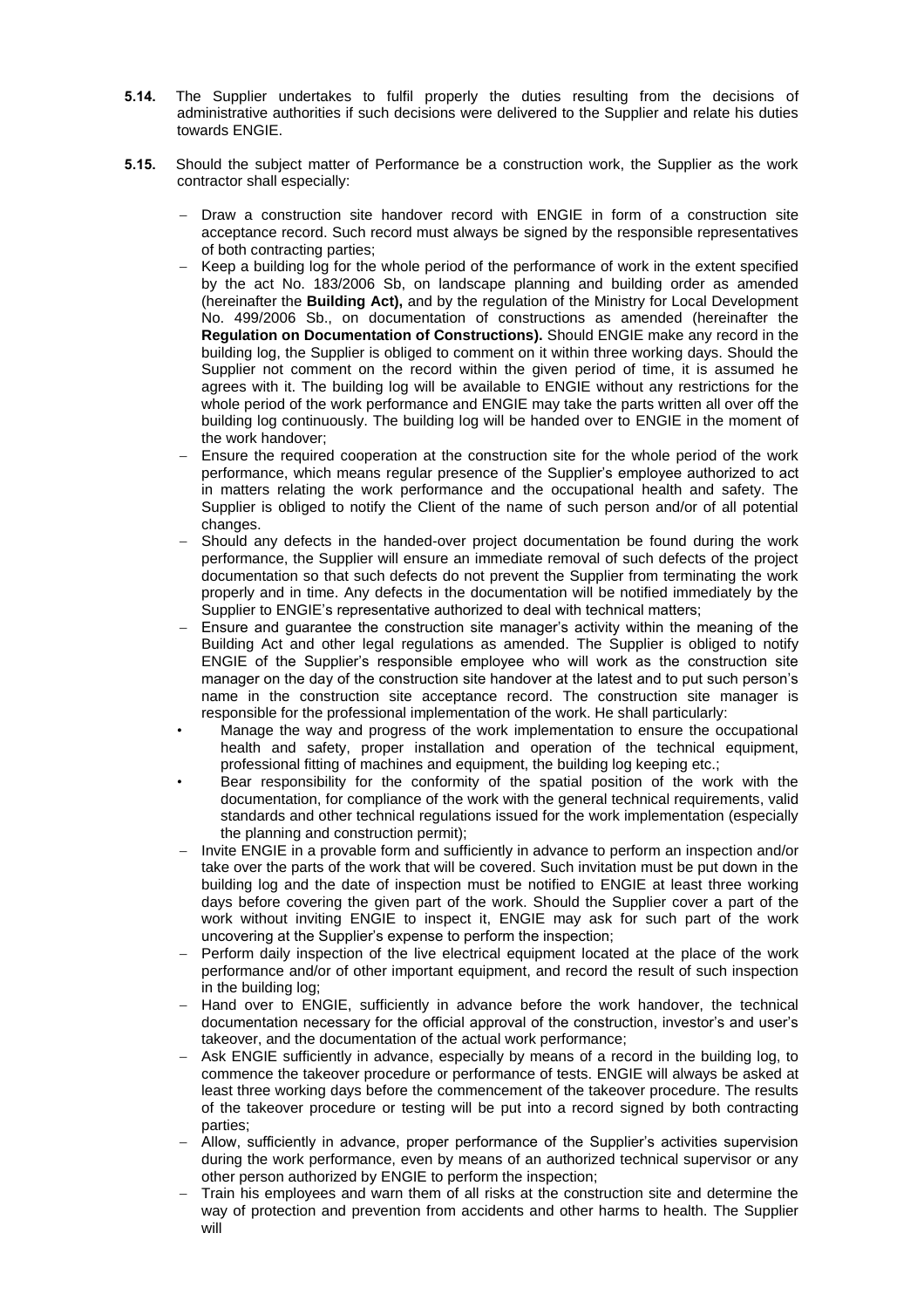submit to ENGIE a written document evidencing the training. Such document will also contain comprehensive assessment of all safety risks. The Supplier undertakes to ensure his own supervision over the occupational safety within the meaning of the Labour Code and other valid legal regulations;

- Provide his employees with personal protectives, work clothes and shoes, washing, cleaning and disinfecting means, and protective drinks according to their professions, activities and risks, and check their proper use;
- Investigate the circumstances of any accident that may happen to the Supplier's employee or any other person at the construction site, draw a record about the accident, perform all other acts resulting from the accident, and inform ENGIE about it;
- Ensure and check the compliance with the legal regulations governing the environment protection, waste disposal and ecological prevention by all persons staying at the construction site with the Supplier's knowledge, and compliance with the measures determined in accordance with the requirements of the certified environment management system according to the appropriate ISO or any other standard;
- Dispose of all waste and packs arising from the work performance on the day of the work handover to ENGIE at the latest;
- Clear the construction site on the day of the work handover to ENGIE at the latest;
- $-$  Not allow presence of unauthorized persons at the construction site and secure the construction site against entry of such persons. The Supplier is responsible for all activities of unauthorized persons and their consequences and is obliged to inform ENGIE about them;
- Should any decision be made or changed by any authorities (relating e g. the construction, transportation, energies, environment protection, water supply and distribution, hygiene etc.) during the work performance, the Supplier is obliged to notify ENGIE of it immediately, provide for such decisions or their changes together with ENGIE or according to ENGIE instructions, and should ENGIE grant full power to represent, the Supplier is obliged to act properly as ENGIE's representative and provide full cooperation to ENGIE at ENGIE's activities aimed to obtain a decision or to change a decision of such authorities;
- Should any authorized persons having a contractual relation to ENGIE be present at the construction site, the Supplier undertakes to allow them proper performance of their duties towards ENGIE and to coordinate his own activities with them. Any potential disputes between the Supplier and such persons, or defects of such persons' activities ascertained by the Supplier must be notified to ENGIE by the Supplier without any undue delay;
- Perform only such activities at the construction site that are required for the work performance. The Supplier may not transport to or store at the construction site any dangerous substances or equipment, perform experiments, dangerous or any other activities that could cause damage, delay or disable performance of the Supplier's duties, or have another negative impact.

## **6. Ensurance of Safety**

- **6.1.** The Supplier will notify ENGIE of all circumstances that could endanger life and health of any persons, operation, technical equipment, living environment, objects or other things or rights during any disposal and use of the Performance.
- **6.2.** In case any ecological, hygienic or safety risks could be related with the Performance, or in case some special rules or regulations are imposed on the use or disposal of the Performance or its part, the Supplier is obliged to notify ENGIE of such facts immediately and in writing. Should the Supplier breach such duty, he is obliged to pay all damage or other harms incurred by ENGIE or any third person and/or reimburse to ENGIE any amount paid by ENGIE to a third person as compensation for damage or other harms.
- **6.3.** The Supplier is obliged to train ENGIE's employees or persons identified by ENGIE and warn them of all risks that may occur during the disposal and use of the Performance, and will determine the way of protection and prevention from accidents and other bodily or other harms. The Supplier will submit to ENGIE a written document evidencing the training. Such document will also contain comprehensive assessment of all safety risks.
- **6.4.** By the time ENGIE takes over the Performance, the Supplier will be responsible for compliance with legal regulations regulating the environment protection, waste disposal and ecological prevention. Should ENGIE require so, the Supplier is obliged to issue a written certificate confirming the compliance with the said duty and hand over all respective documents to ENGIE.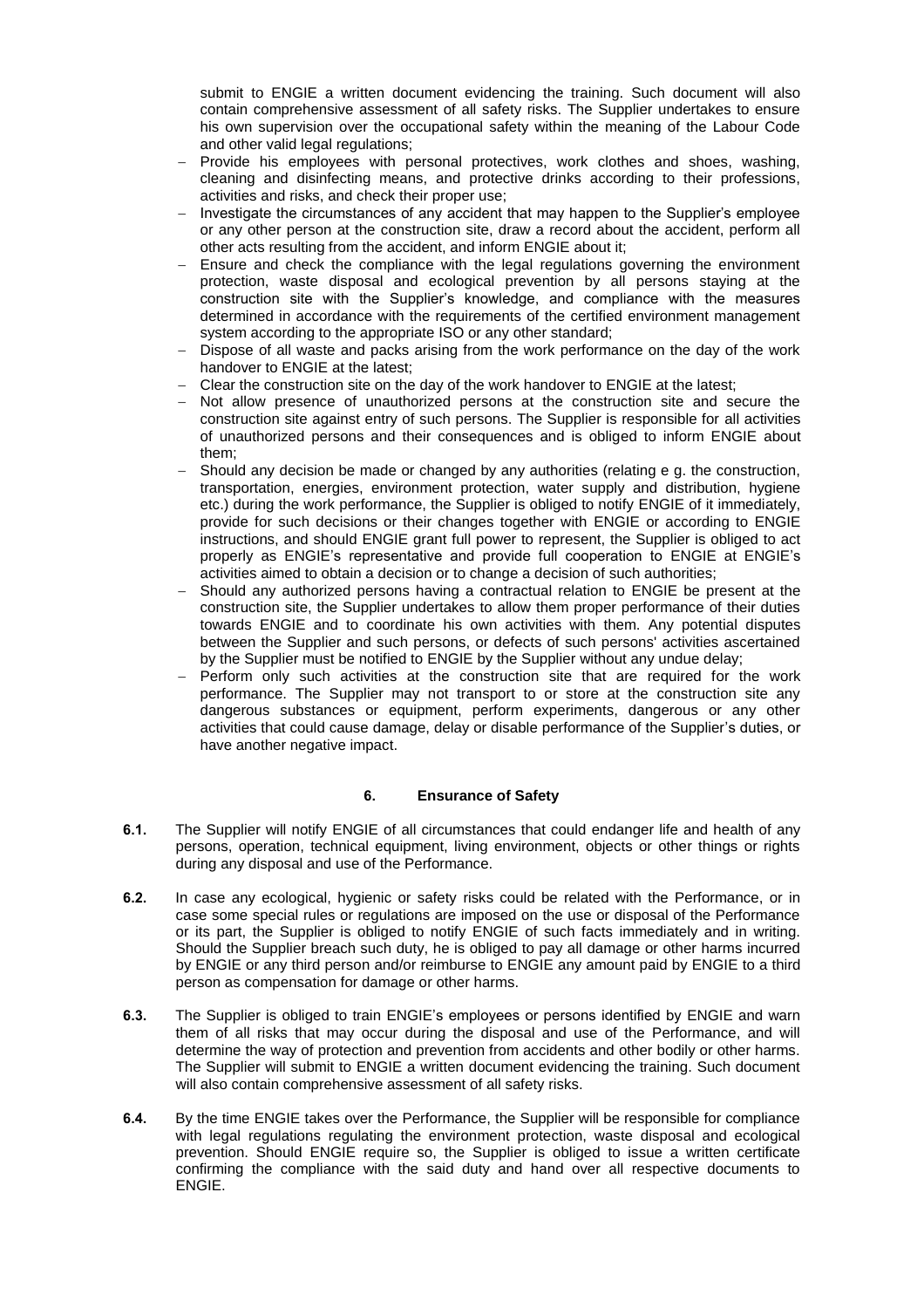- **6.5.** The Supplier undertakes to remove, at his own expense, all wastes and packs arising from the performance of his duties till the moment of the Performance takeover by ENGIE, or arising from the Performance unpacking. The wastes and packs will be removed by a person authorized by the Supplier who will keep records within the meaning of the act No. 185/2001 Sb., on wastes and on changes some other acts as amended (hereinafter the **Wastes Act).**
- **6.6.** The Supplier is obliged to perform immediately all acts required to remove the risk endangering the life and health of any persons, the operation, technical equipment, environment, objects or other things or rights, required justly by ENGIE or a person authorized by ENGIE.
- **6.7.** The Supplier' duties towards his employees are also applied to all persons participating in the Performance implementation.

#### **7. Passage of Danger of Damage, Passage of Proprietary Right to Performance, Warranty, Defects of Performance**

- **7.1.** The danger of damage to the Performance will pass from the Supplier to ENGIE in the moment of the full takeover of the Performance by ENGIE from the Supplier. In such moment, ENGIE will become the owner of the Performance and, at the same time, the warranty period will start to run unless the Contract of the General Business Terms and Conditions provide otherwise. Should the Supplier perform the work at the ENGIE's, on its land or on a piece of land procured by ENGIE, the Supplier will bear the risk of damage of the work; however, ENGIE will own the work unless the Contract specifies otherwise.
- **7.2.** The Supplier will provide 36-month warranty period to ENGIE, unless the parties agree otherwise in the Contract. Should the Supplier provide, in accordance with the Contract, a different warranty period for individual components and parts of the Performance than for the whole Performance, such components and/or parts of the Performance and their respective warranty periods will be accurately specified in a separate list that will form a part of the acceptance record. Should ENGIE resell, hand over or provide in any other way the Performance or its part to a third person without using the Performance or its part, the warranty period starts to run no sooner than in the moment of the Performance or its part takeover by such third person.
- **7.3.** The Performance will be considered to have defects if it does not correspond to the intended result or purpose of use and/or does not have properties determined by the Contract and the generally binding legal regulations. An aesthetic defect (e.g. scratching, unequal colours etc.) will also be considered defects although they do not influence the functionality of the Performance.
- **7.4.** The Supplier is responsible for the defects shown by the Performance at the time of its takeover by ENGIE. The Supplier will be responsible for the defects covered by the warranty in the extent of such warranty and for all its period, including any its extension.
- **7.5.** The Supplier will be responsible for the Performance defects arising even after the lapse of the warranty period specified in Article 7.2 or in the Contract if such defects were caused by a breach of the Supplier's duty.
- **7.6.** A notification of defects must be sent to the Supplier in writing without any undue delay after the defects finding. In doubt, the notification of defects will be considered delivered to the Supplier on the third day after sending. The defect must be described in the notification and ENGIE must choose one of the options specified in Article 7.7 below.
- **7.7.** If ENGIE finds any defect of the Performance, it may choose one of the following claims:
	- Free removal of the defect in form of a new Performance or its defective part within a
	- reasonable period of time:
	- Free removal of the defect in form of the Performance defective part repair:
	- Reasonable price discount;
	- Withdrawal from the Contract.

In addition to the said claims, ENGIE may require the Supplier to pay the compensation for damage or other harms incurred due to the Performance or its part defect, and the reimbursement of lost profit.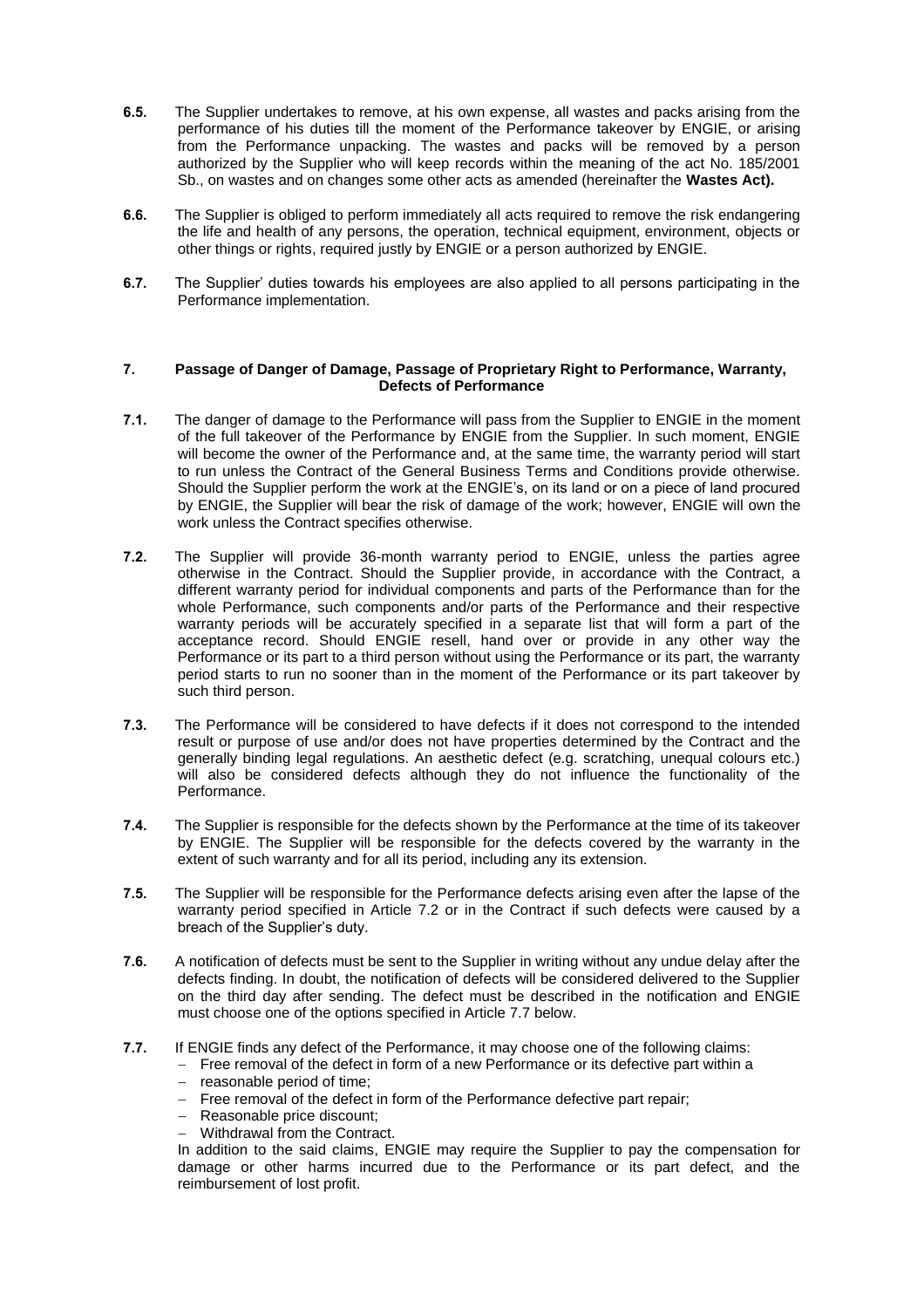- **7.8.** Should ENGIE require free removal of the defect in form of the Performance or its part repair, the Supplier is obliged to remove the defect of the Performance or its part without any undue delay, within maximum 3 days from the day of delivery of the defect notification to the Supplier, including the place where the Performance is located if the Performance is located at another place than the place of its takeover by ENGIE. In case of unsuitable climatic conditions, necessity of the equipment outage, or longer time required for procurement of the spare parts that have been found defective, the parties will agree a reasonable period of time. Should the Supplier fail to meet his obligations, ENGIE may ask any other entity for the repair, or may perform the repair on its own. In such case, ENGIE will then charge the expenses related to such repair to the Supplier and the Supplier is obliged to pay the charged amount to ENGIE within 21 days from the delivery of the respective statement.
- **7.9.** In necessary cases (e g. in case of the operation continuity endangering due to the Performance defects) notified by ENGIE to the Supplier together with the notification of defects, or if the Supplier fails to perform steps required to remove the Performance defects without any undue delay, ENGIE may ask another entity to perform the repair, or may perform the repair on its own. In such case, ENGIE will then account the expenses related to such repair to the Supplier and the Supplier is obliged to pay the accounted amount to ENGIE within 21 days from the delivery of the respective statement. ENGIE may proceed in this way even if the Supplier declares he is not able to repair the Performance or its part, or if it follows from the information obtained by ENGIE that the Supplier is not able to repair the Performance or its part. ENGIE may proceed in this way as well if the Supplier was in delay with the fulfilment of any of his duties towards ENGIE and ENGIE is interested in an immediate removal of the defect of the Performance or its part.
- **7.10.** The Supplier will remove the defects of the Performance or of its part by providing new Performance or its part, or by a repair of the defective part of the Performance at the Supplier's own expense, without regard to the place where the Performance is located and where the defects of the Performance will be removed, even if such place was abroad or at another place than that where the Performance was taken over by ENGIE.
- **7.11.** The warranty period will be extended by the period of time for which the Supplier was repairing or replacing the defective parts of the Performance if the whole warranty period does not start to run from the beginning according to the General Business Terms and Conditions or the contract.
- **7.12.** The warranty period will not run for the period for which ENGIE or any third person to whose use or ownership the Performance has been transferred was not able to use the Performance due to its defects for which the Supplier is responsible. Should the defect be removed by provision of new Performance or its defective part, the whole warranty period will start to run again from the moment of the new Performance or its defective part takeover by ENGIE from the Supplier. In such case, the danger of damage will pass to such newly provided Performance or its part from the Supplier to ENGIE in the moment of the new Performance or its defective part takeover by ENGIE from the Supplier. In the said moment, ENGIE will become the owner of the newly provided Performance or its part. ENGIE will cease to be the owner of the defective Performance or its part from the moment of the defective Performance or its part returning to the Supplier till the provision of the new Performance or its defective part.
- **7.13.** The Supplier is obliged to provide ENGIE (or the person to whose use or ownership the Performance has been transferred by ENGIE) with reasonable cooperation, especially by means of technical and service support in a written, e-mail, or telephonic form.
- **7.14.** Removal of the defect of the Performance or its part by another entity than the Supplier, or removal by ENGIE as such will not influence the Supplier's duties resulting from the warranty, and the Supplier's responsibility for defects, damage, lost profit or other harm will not be affected by it.
- **7.15.** During the period after the warranty expiration, the Supplier will be obliged to provide ENGIE (or the person to whose use or ownership the Performance has been transferred by ENGIE) with after-warranty service for the whole period of the Performance life, including the spare parts procuring, under usual business conditions. The Supplier is obliged to notify ENGIE of the termination of the spare parts production or of any other facts that could damage the interests of ENGIE or the person to whose use or ownership the Performance has been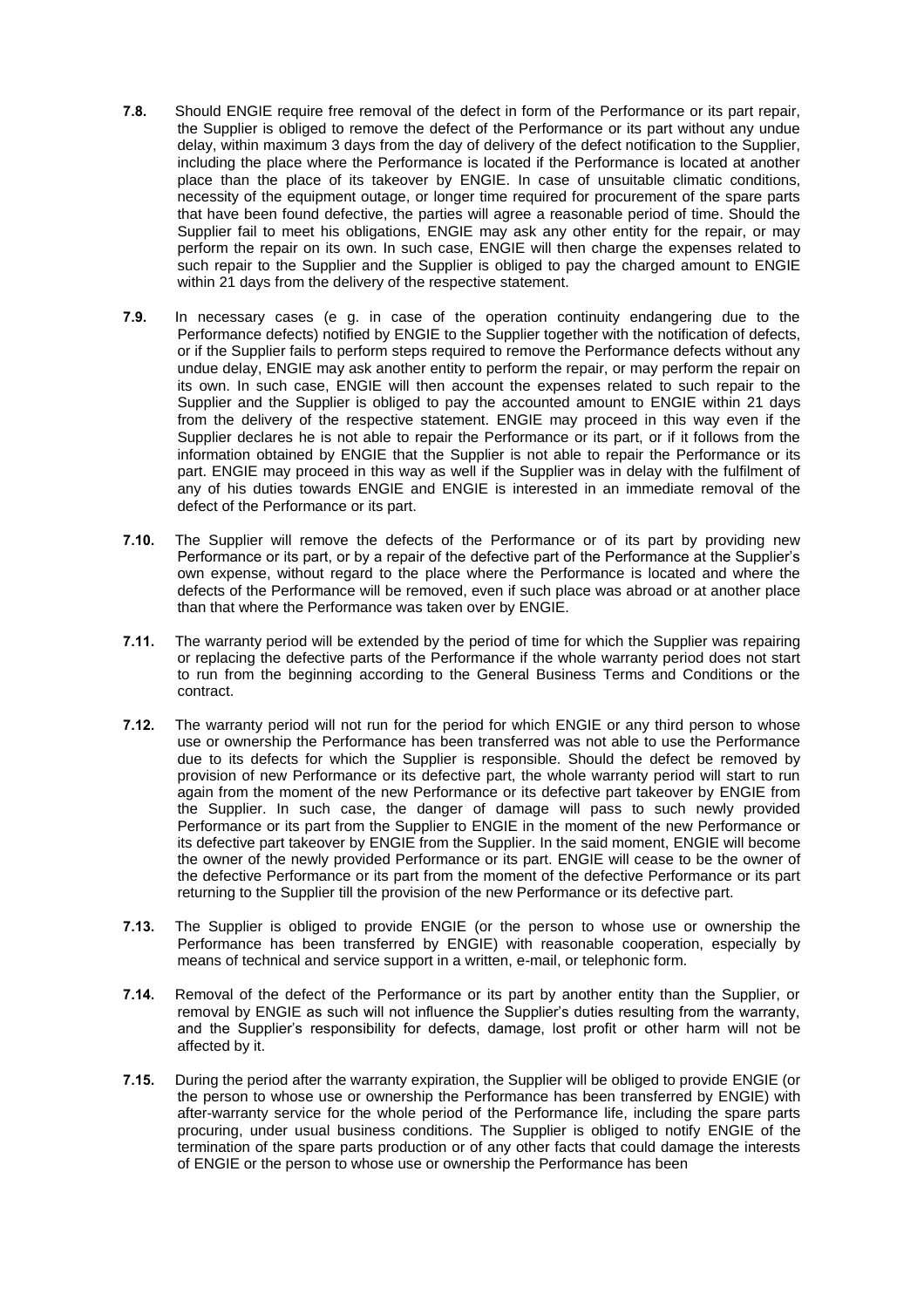transferred by ENGIE, and to propose measures in the interest of ENGIE.

- **7.16.** Even if the Supplier does not accept ENGIE's complaint and its claim for free removal of the defect by a repair of the defective part of the Performance, he will be obliged to remove the claimed defects of the Performance so that ENGIE could use the Performance. The fact whether the complaint claimed by ENGIE was justified or not will be then solved by an expert statement of a person agreed by both parties; each party may propose maximum three persons to the other party. Should the parties fail to come to an agreement relating the person who will assess the reasonableness of the complaint, the reasonableness of the complaint will be assessed by an authorized expert appointed by ENGIE. Should the complaint be reasonable, the Supplier will be obliged to reimburse to ENGIE all expenses incurred by ENGIE in relation with the assessment of the complaint reasonableness. Should the complaint be not reasonable, ENGIE will be obliged to reimburse to the Supplier all expenses incurred by the Supplier in relation with such unreasonable complaint.
- **7.17.** The above given rules will be applied accordingly if the Performance or its part provided by the Supplier in response to a defect of the original Performance or its part is also found to be defective. The provisions of the Performance takeover will also be applied accordingly to the takeover of the repaired Performance.
- **7.18** ENGIE may transfer all its right towards the Supplier resulting from the warranty to a third Person to whose use or ownership the Performance will be transferred by ENGIE.
- **7.19** The period of limitation of all ENGIE's rights towards the Supplier is 10 years from the day the ENGIE's right could have been claimed for the first time.

## **8. Some Provisions about Contractual Penalty and Compensation for Damage**

- **8.1.** Should the Supplier fail to meet the final deadline agreed for the Performance handover to ENGIE, the Supplier will pay to ENGIE a contractual penalty amounting 0.1 % of the price per each day of delay, unless the parties agree otherwise in the Contract.
- **8.2.** Should the Supplier fail to remove the defects and outstanding works by the deadline specified in the acceptance record, the Supplier will pay to ENGIE a contractual penalty amounting 0.1 % of the price per each day of delay, unless the parties agree otherwise in the Contract.
- **8.3.** Should the Supplier be in delay with the removal of the claimed defects of the Performance according to Article 7 of the General Business Terms and Conditions, the Supplier will pay to ENGIE a contractual penalty amounting 0.1 % of the price per each day of delay, unless the parties agree otherwise in the Contract.
- **8.4.** Should the Supplier be in delay with the delivery of the tax document according to Article 4.8 of the General Business Terms and Conditions, the Supplier will pay to ENGIE a contractual penalty amounting 0.1 % of the price per each day of delay, unless the parties agree otherwise in the Contract.
- **8.5.** Regardless of the amount of the contractual penalty to which ENGIE is entitled and the Supplier is obliged to pay, ENGIE may require compensation for all damage or any other harm caused to ENGIE by the breach of duties by the Supplier, and the Supplier is obliged to pay to ENGIE all damage or any other harm caused by his breach of the duty to which the contractual penalty relates.
- **8.6.** The Supplier is obliged to pay to ENGIE all direct or indirect damage or any other harm caused to ENGIE due to the Performance defects. Such damage or any other harm includes also the lost profit, sanctions and compensation for damage claimed by third persons or authorities against ENGIE.
- **8.7.** Should any damage or any other harm be caused to ENGIE directly or indirectly in relation with the Performance and the Supplier's duties, ENGIE itself may determine the way of such damage or any other harm removal and notify the Supplier of it. Should ENGIE require the damage to be removed by reinstating the damaged thing, the Supplier is obliged to restore the damaged thing to the condition before its damage. Should ENGIE require compensation for damage or any other harm in money, the Supplier is obliged to pay the required amount in form and within the time determined by ENGIE.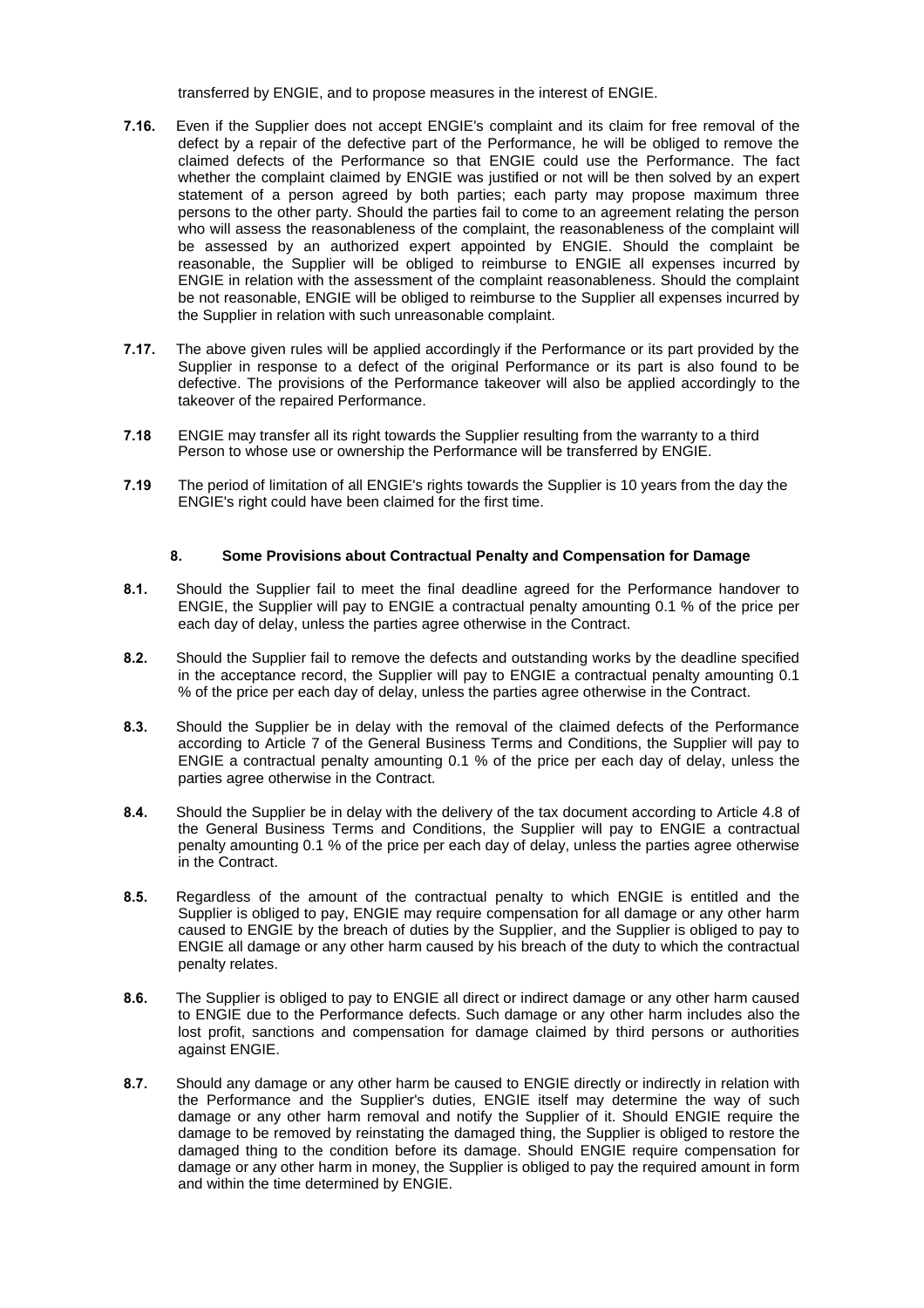**8.8.** ENGIE may set off its claim resulting from the contractual penalty or compensation for damage or any other harm unilaterally against any Supplier's claim.

# **9. Final Provisions**

- **9.1.** ENGIE may withdraw from the Contract by the moment of the Performance takeover if the ENGIE needs change after the Contract making so that the Performance loses its importance for ENGIE. ENGIE may further withdraw from the Contract in case of a gross violation of the Contract by the Supplier during the Supplier's performance of his duties according to the Contract. A gross violation of the Contract by the Supplier means especially the fact that the Supplier fails to fulfil his duties in time; that his activities do not show sufficient certainty that he will fulfil his duties resulting from the Contract properly and in time; that the Supplier does not perform the appropriate tests of the Performance or the results of such tests show serious defects of the Performance; that the Supplier does not respect justified requirements and rights of ENGIE, breaches his statutory duties (especially with respect to the taxes and fees, industrial and intellectual property rights); that a motion to start insolvency proceedings has been filed against the Supplier; that an execution of the Supplier's property has been ordered; that the Supplier has entered liquidation; that the Supplier has lost his permit to undertake business required for fulfilment of his duties towards ENGIE; that a punishment has been imposed on the Supplier according to the act No. 418/2011 Sb., on criminal responsibility of legal persons and proceedings against them as amended (hereinafter the **Act on Criminal Responsibility of Legal Persons);** or that a sanction for the breach of duties has been imposed on the Supplier in administrative proceedings, even if such fact is cancelled afterwards. In case ENGIE withdraws from the Contract, the Supplier has no right for reimbursement of any expenses or price unless the parties agree otherwise in the Contract or after its making. By ENGIE's withdrawal from the Contract, its right for compensation for damage or any other harm, including any potential profit loss, and its right for the contractual penalty will not be affected.
- **9.2.** ENGIE's withdrawal will be considered effective by its delivery to the Supplier's address shown in the Contract (order) unless the Supplier notifies ENGIE, by the moment of the withdrawal sending, of another address to which documents can be served to the Supplier. Should the Supplier not collect the withdrawal or should he refuse to take it over, the withdrawal will be considered delivered on the third day after the notification of the letter deposition at the post office.
- **9.3.** Plans, technical documents or any other documents (hereinafter the **Documents),** material, machines, equipment or any other things (hereinafter the **Things)** handed over to the Supplier by ENGIE in relation with the offer, Contract or any other fact, will remain in the exclusive ownership of ENGIE and the Supplier will be obliged to return such documents or things to ENGIE at the Performance takeover by ENGIE at the latest. The Supplier may not use such documents or things in any way, copy them, reproduce, issue, let a third person acquaint with them, or allow a third person to use them. Should the documents or things be damaged or lost, the Supplier is obliged to inform ENGIE about it without any undue delay and to reimburse to ENGIE the damage or harm caused to ENGIE by it. In addition to the compensation for damage or any other harm caused by the breach of the said duty, the Supplier will pay to ENGIE a contractual penalty of CZK 100,000 for each such breach. The Supplier is obliged to compensate ENGIE for damage or any other harm and pay the said contractual penalty to ENGIE even if the damage or any other harm or breach of duties was caused by a third person participating in fulfilment of the Supplier's duties towards ENGIE.
- **9.4.** All information provided to the Supplier by ENGIE and related to their mutual relations are the trade secret of ENGIE within the meaning of the provision of section 504 of the Civil Code and the Supplier is obliged to keep all such information confidential and not to hand it over to any third person without ENGIE's consent. The Supplier's obligation to protect ENGIE's trade secret includes mainly the Supplier's duty not to provide such information and not to make it accessible and not allow in any other way (even due to negligence) any third person to obtain such information; the duty to implement measures that can be reasonably required from the Supplier to prevent the information publication or unauthorized access to it; and the duty to comply with such measures, check their compliance, and allow ENGIE checking of such duties. Should ENGIE require so, the Supplier is obliged to implement appropriate measures to protect the information even in an extent excessing this paragraph. Should ENGIE agree with the transfer of information to a third person, the